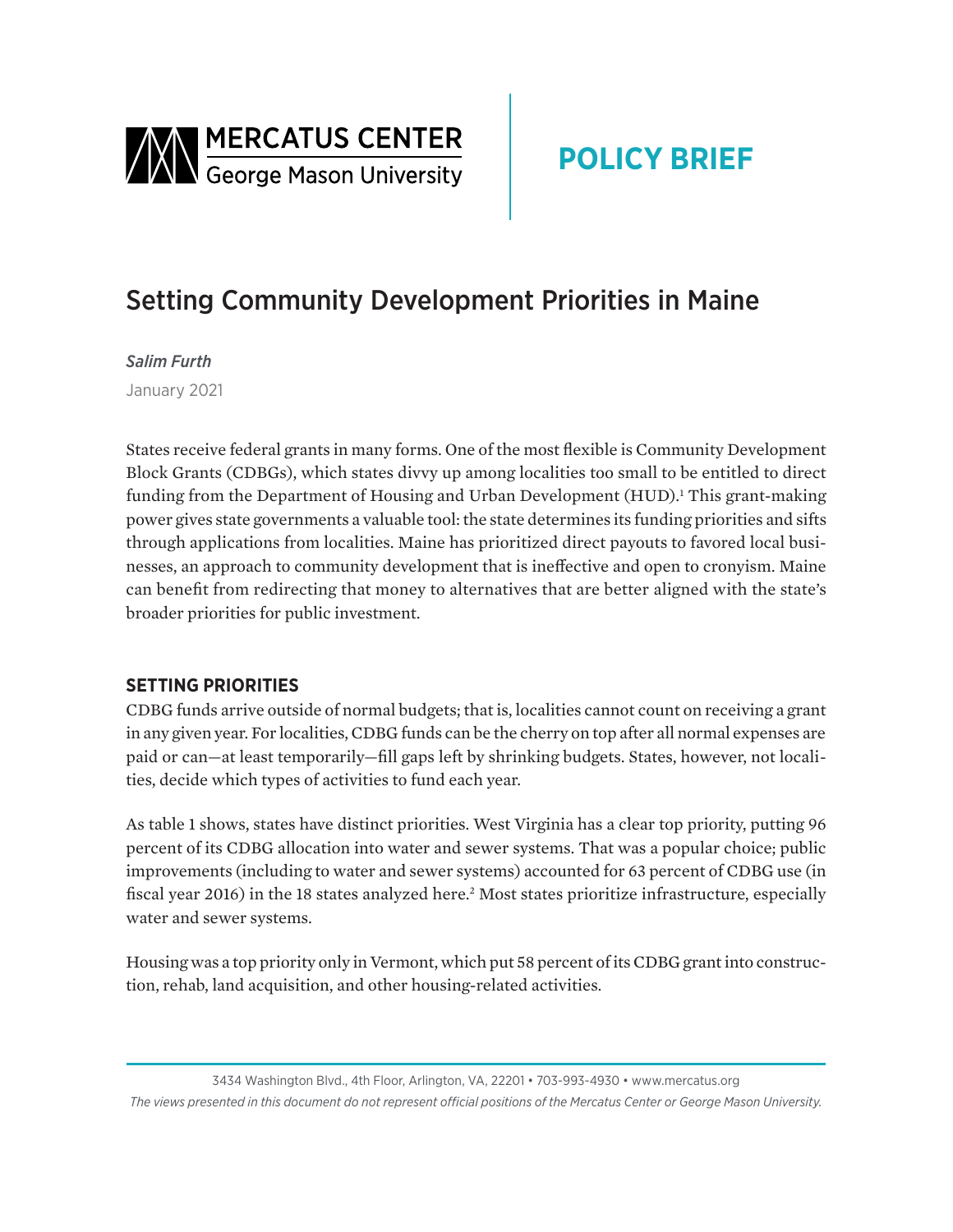| Table 1. Spending Priorities for 2016 CDBGs in Maine and Peer States |                                                                 |                                       |                |                                                |                    |                                  |              |
|----------------------------------------------------------------------|-----------------------------------------------------------------|---------------------------------------|----------------|------------------------------------------------|--------------------|----------------------------------|--------------|
| <b>STATE</b>                                                         | <b>PUBLIC</b><br><b>FACILITIES &amp;</b><br><b>IMPROVEMENTS</b> | <b>ECONOMIC</b><br><b>DEVELOPMENT</b> | <b>HOUSING</b> | <b>ADMINISTRATION</b><br><b>&amp; PLANNING</b> | <b>ACQUISITION</b> | <b>PUBLIC</b><br><b>SERVICES</b> | <b>OTHER</b> |
| Maine                                                                | 27%                                                             | 34%                                   | 24%            | 5%                                             |                    | 7%                               | 3%           |
| Alaska                                                               | 97%                                                             |                                       |                | 3%                                             |                    |                                  |              |
| Arkansas                                                             | 55%                                                             | 39%                                   |                | 5%                                             |                    |                                  | <1%          |
| Idaho                                                                | 84%                                                             | 5%                                    |                | 10%                                            |                    |                                  | 1%           |
| lowa                                                                 | 55%                                                             | 19%                                   | 18%            | 6%                                             | $1\%$              | $1\%$                            | $1\%$        |
| Kansas                                                               | 87%                                                             | $1\%$                                 | 5%             | 7%                                             | 1%                 |                                  |              |
| Kentucky                                                             | 52%                                                             | 7%                                    | 17%            | 9%                                             | 3%                 | 11%                              |              |
| Mississippi                                                          | 62%                                                             | 28%                                   |                | 11%                                            |                    |                                  |              |
| Montana                                                              | 45%                                                             | 20%                                   | 1%             | 19%                                            |                    | 15%                              |              |
| Nebraska                                                             | 53%                                                             | 13%                                   | 18%            | 13%                                            | 1%                 | <1%                              | 2%           |
| Nevada                                                               | 65%                                                             | 3%                                    | 4%             | 14%                                            | 11%                | 4%                               | 1%           |
| New<br>Hampshire                                                     | 40%                                                             | 26%                                   | 21%            | 6%                                             | 7%                 | $1\%$                            | $< 1\%$      |
| <b>New</b><br>Mexico                                                 | 95%                                                             |                                       |                | 4%                                             |                    |                                  | $1\%$        |
| North<br>Dakota                                                      | 64%                                                             | 5%                                    | 14%            | 8%                                             | 8%                 |                                  | 1%           |
| South<br>Dakota                                                      | 89%                                                             |                                       |                | 6%                                             |                    | 4%                               | $1\%$        |
| Vermont                                                              | 15%                                                             | 2%                                    | 58%            | 5%                                             | 17%                | 2%                               | $1\%$        |
| West<br>Virginia                                                     | 96%                                                             |                                       |                | 3%                                             |                    |                                  | 1%           |
| Wyoming                                                              | 51%                                                             | $< 1\%$                               |                | 18%                                            | 28%                | 2%                               |              |
| Average                                                              | 63%                                                             | 11%                                   | 10%            | 8%                                             | 4%                 | 3%                               | $1\%$        |

Source: US Department of Housing and Urban Development, "CDBG Activity Expenditure Reports," accessed March 12, 2020, https://www .hudexchange.info/programs/cdbg/cdbg-expenditure-reports/.

Maine was the only state where economic development, which consists almost entirely of grants to for-profit companies or "micro-enterprises," was the top priority, at 34 percent. (Arkansas put more into economic development but spent an even larger percentage on public improvements.) Newer program data for Maine are available, showing that the state has decreased grants for housing (down to a single million-dollar grant in 2019) and increased grants for public improvements. Economic development activities were 35 percent of 2019 CDBG expenditures.<sup>3</sup>

Economic development grants are prone to cronyism and usually ineffective. It is time for Maine to reevaluate its budgetary choices and prioritize CDBG uses that are fairer and deliver better results for residents.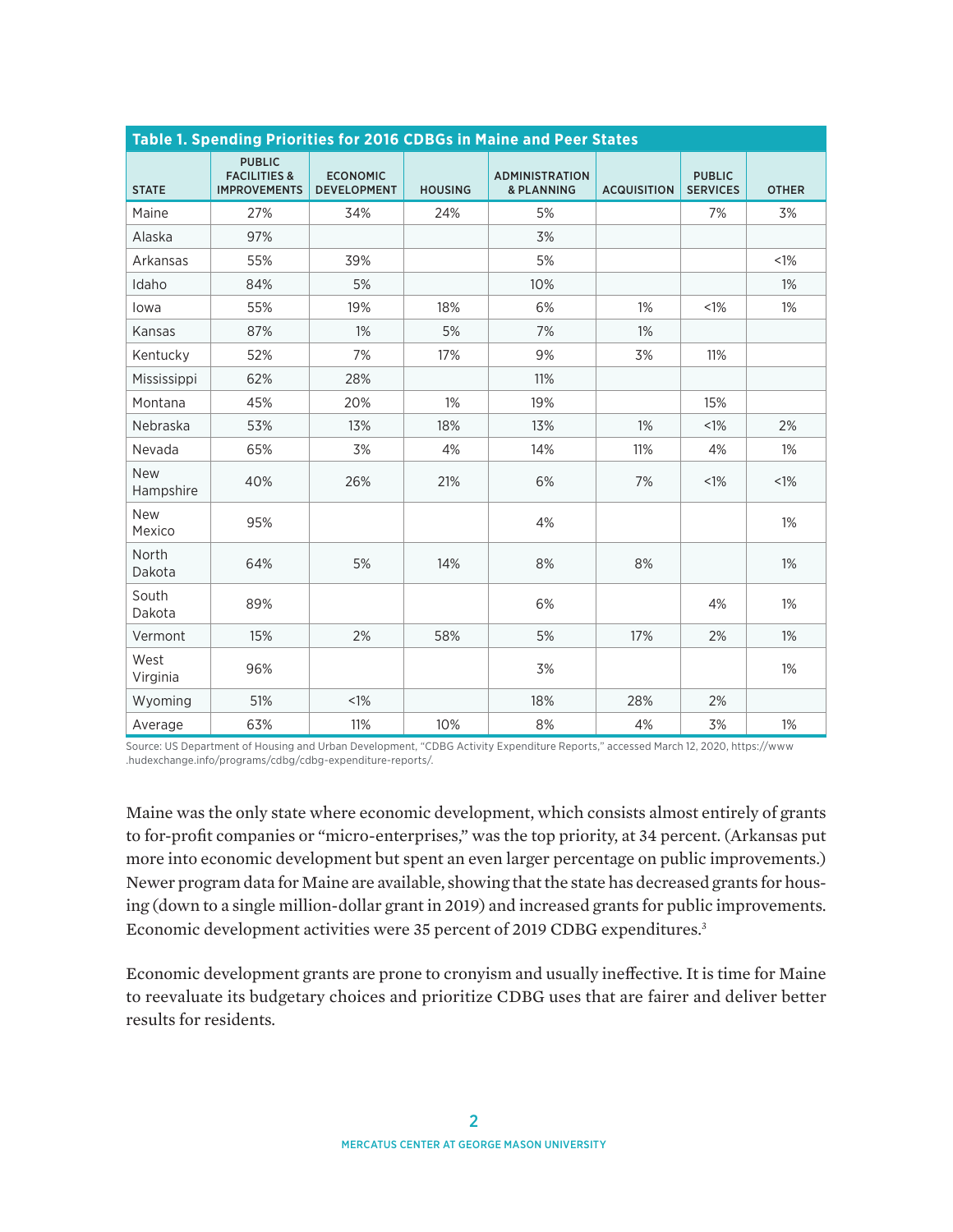#### **THE GELATO FIASCO**

In 2015, Gelato Fiasco, Inc., received a \$350,000 state CDBG grant.<sup>4</sup> In addition to dishing out delicacies in Brunswick and Portland, Gelato Fiasco was shipping to 2,000 grocery stores by April 2015 and had already received a \$200,000 investment from the Maine Venture Fund.<sup>5</sup> The state's support raises questions of fairness and invites suspicion of cronyism. Gelato Fiasco competes with other Maine businesses for prime retail space, employees, supplies, and private investments, and it has the government on its side.

Many other companies have found their way onto the list of favorites: \$50,000 for Todd's Custom Contracting; \$690,000 for Central Maine Meats; \$240,000 for Modernist Pantry; and \$60,000 for Bob's Neighborhood Store in Madawaska.<sup>6</sup> The list of unsupported businesses is, of course, much longer. Some well-known food exporters, not so different from Gelato Fiasco, are absent from the 1982–2019 recipient list: Wyman's, Raye's Mustard, Stonewall Kitchen, the Maine Beer Company, and Steve's Snacks.

Local governments, which petition the state on behalf of local companies, are not disinterested parties. After Crowe Rope (which had received a large grant in 1996) went bankrupt in 2002, the town of Winslow repossessed the premises. The town ended up leasing Crowe's old building to Orion Ropeworks and Johnny's Selected Seeds.7 Winslow thus has a direct interest in its tenants' ability to make rent. Since then, Orion Ropeworks has received three CDBGs as a result of Winslow's intervention in 2005, 2011, and 2012.<sup>8</sup> These disbursements represent 79 percent of Winslow's grants since 2000. Whether self-serving or not, direct grants to for-profit businesses open up towns and the state to charges of cronyism.

## **ECONOMIC DEVELOPMENT SUBSIDIES DON'T WORK**

Research consistently finds that targeted government aid does not help the broader economy, even though its nationwide cost amounts to 38 percent of state corporate tax revenues.<sup>9</sup> The jobs created by the favored business are offset by job losses among competitors and lower startup rates.

A study by the Mercatus Center at George Mason University explores development incentives using theoretical frameworks from industrial organization, game theory, public-choice economics, and institutional economics. The authors find that development incentives are likely to be counterproductive because, among other reasons, they are likely to lead to production that is not cost-effective and to wasteful lobbying on the part of firms.10

Presenting new research in *Economic Development Quarterly*, four authors find that "in contrast to their intended purpose, incentives crowd out new firms, and the crowding out effect is so large that it offsets any effect incentives might have in attracting new firms."11 Another group of authors studying a wide range of policies finds that "targeted tax incentives and financial assistance—as currently practised—are more likely to harm growth and [increase] income inequality."12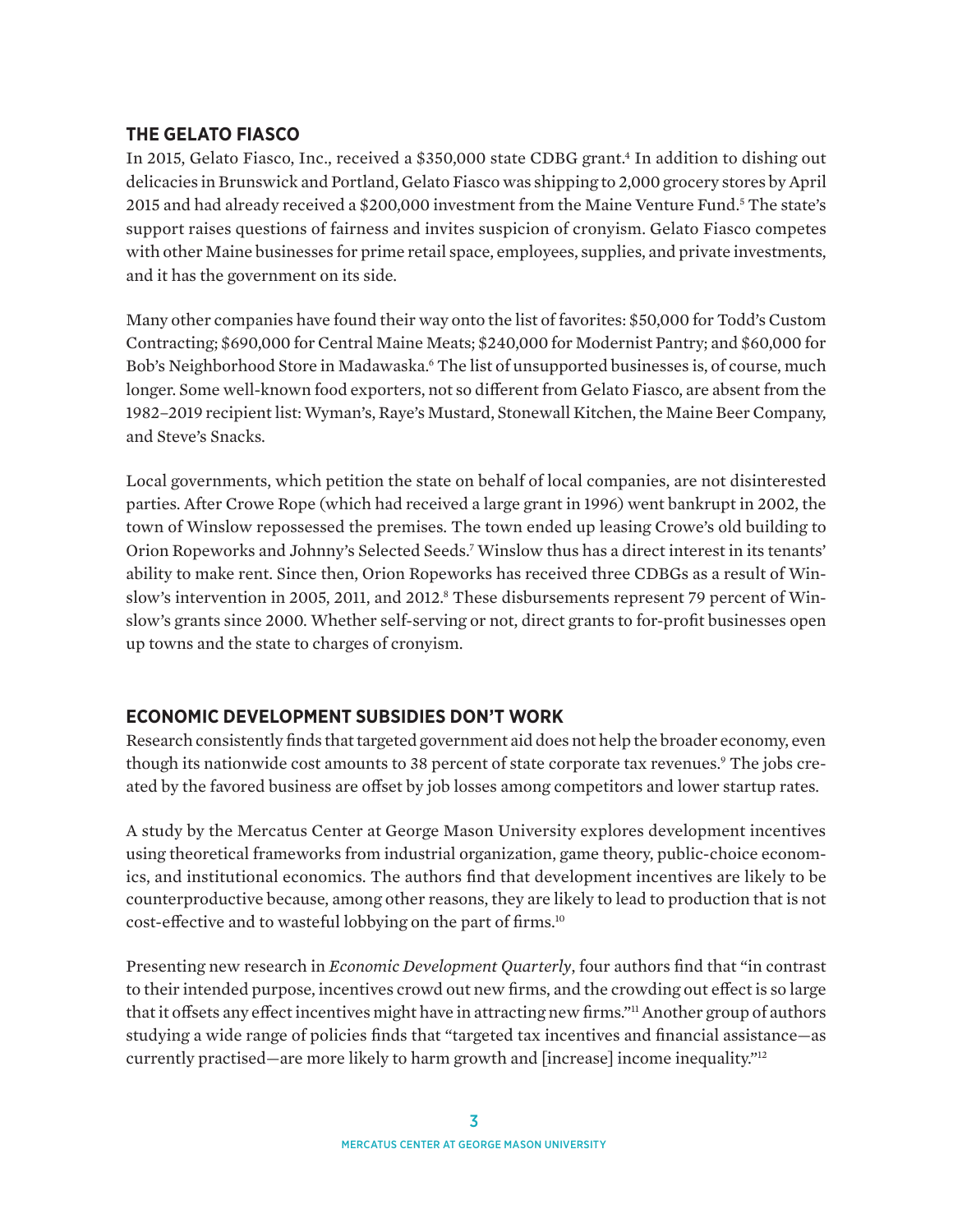Three political scientists from North Carolina State University find that states that used more fiscal incentives from 1990 to 2015 ended up in worse fiscal health, controlling for other characteristics.<sup>13</sup>

Consultants frequently produce optimistic projections for economic development policies. However, those projections are rarely rigorous. As political scientist Terry Buss opined after reviewing "dozens of studies and strategies," industry targeting "is based on poor data, unsound social science methods, and faulty economic reasoning and is largely a political activity."14

In other contexts, state governments and scholars bemoan the race to the bottom of localities competing against each other to attract big-box stores and other large employers. Law scholar Michael Walker has suggested that the state of Maine should put stricter limits on the use of tax increment–financing deals for development.15 But instead of curtailing this behavior, Maine's use of CDBG funding promotes it.

## **A RELIABLE ALTERNATIVE: REPAIR AND REPLACE INFRASTRUCTURE**

Infrastructure repair and replacement are more promising and fairer uses of CDBG funds: localities are routinely unprepared for the long-term costs of replacing infrastructure,<sup>16</sup> and lump-sum replacement costs align with the lump-sum nature of CDBGs. The coronavirus crisis of 2020 has likely led to larger-than-usual infrastructure backlogs that will take years to work through.

Funding infrastructure repair and replacement through CDBGs relieves towns of the burden of imposing higher taxes or issuing bonds.

Funding new infrastructure, by contrast, is riskier. New infrastructure creates a permanent maintenance liability; if the new costs are not matched by economic growth, the result is a greater permanent burden on the recipient. Grant funding for new infrastructure projects creates a wellknown "ribbon cutting" effect, where local elected officials bask in the immediate excitement and are long retired when the added maintenance costs come due.<sup>17</sup>

There is little scholarship on the economic effects of basic infrastructure in the contemporary United States—in no small part because road access, clean water, and electricity are nearly universal. The primary benefits of infrastructure repair and replacement are in local budgets and quality of life. Roads do eventually get repaved, and water mains are eventually replaced—but perhaps not until a crisis forces the issue. CDBGs should not be the only source of funding for staying ahead of these inevitable costs, but they can be part of the solution.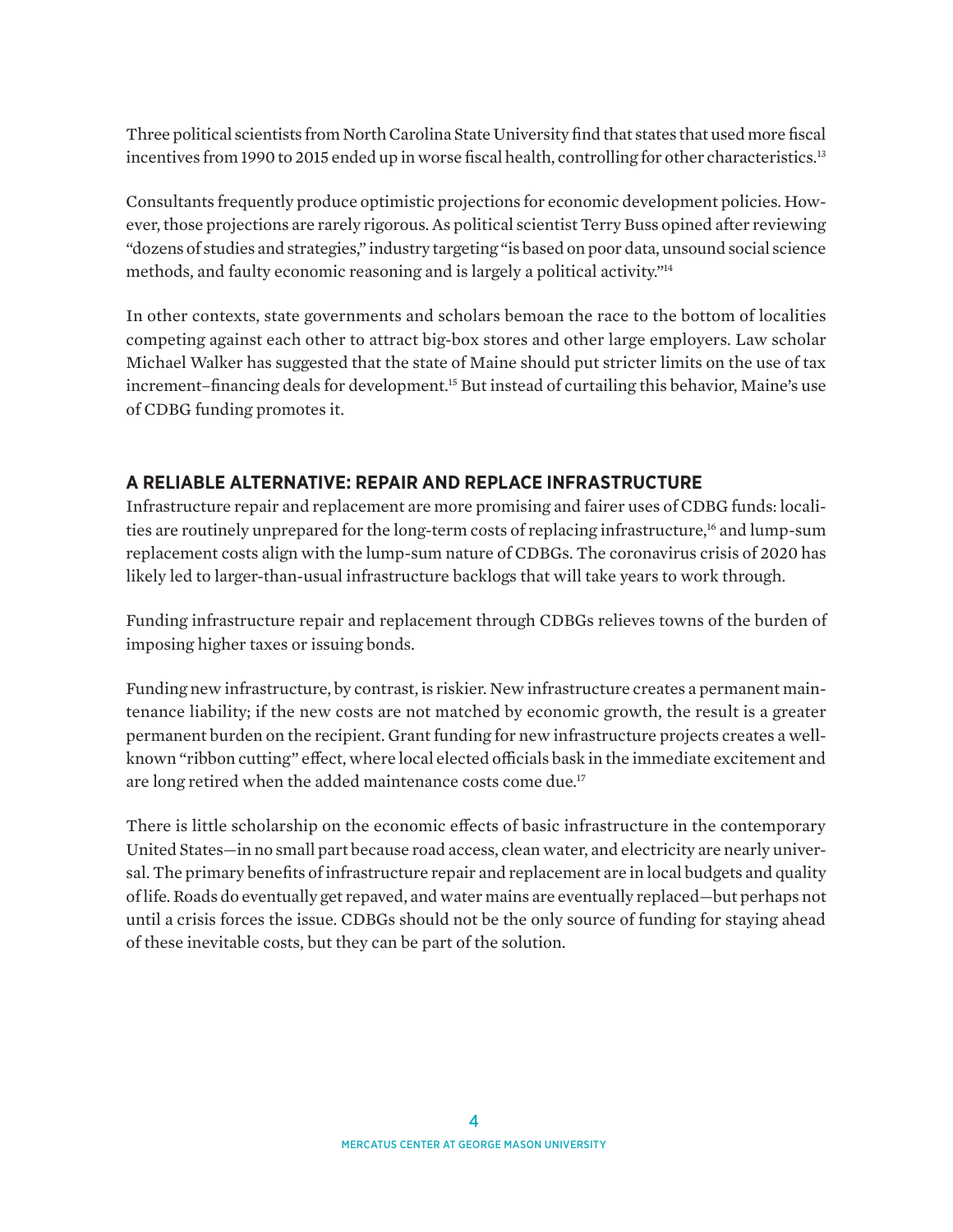## **AN URBANIST ALTERNATIVE: FUND NEW OR EXPANDED SEWER SYSTEMS IN TOWN CENTERS**

Maine's town centers are not only iconic tourist attractions; in many cases, they also provide walkable, highly valued residential neighborhoods with access to a small cluster of jobs, schools, and amenities.18 Clustered development is more cost-effective for local governments and schools and has less environmental impact than scattered development.

But the growth of many small town centers is sharply limited by the lack of sewerage.19 Although demand may exist for town lots, they cannot be built—or even platted—without a sewer in place. And constructing a sewer speculatively is a major risk for a small town.

To promote the growth of these key centers, Maine could program a portion of its CDBG funds to create or expand sewer systems in locations that conditionally allow walkable lot sizes and subdivision of existing lots.<sup>20</sup> Such an investment would not be without risks, so the state would have the burden of evaluating whether demand for town lots would be sufficient to cover ongoing maintenance and eventual replacement costs for any grant-funded sewer.

Maine already distributes other water and wastewater loans and grants, including the Clean Water State Revolving Loan Fund. And Maine voters have indicated that wastewater treatment is a priority, approving a \$30 million bond issue to fund a State Municipal Construction Grant Program.<sup>21</sup> Maine should enhance the effectiveness of existing programs by giving priority to places where local zoning allows wastewater infrastructure to be most efficient.

If successful, newly growing town centers could address a conundrum facing many small Maine towns: a housing stock that is at the same time too large and too dilapidated, and for which new development seems to come at the expense of older neighborhoods. The Milo Comprehensive Plan could describe most Maine towns: "Although Milo does have an oversupply in their housing market, the available houses do not currently match the housing demand. Many of the unoccupied or available housing units are lower quality while the current demand is for higher-end housing."<sup>22</sup>

#### **CONCLUSION**

State and local policymakers should take a critical and long-term view of grant-funded spending priorities and avoid funding private businesses, which inevitably leads to the perception of favoritism. The principles outlined in this brief apply to grant programs other than the CDBG program and to states other than Maine. This brief presents the case that repair and replacement of infrastructure are reliable and low-risk uses of flexible federal grants and that judiciously located sewer systems could allow attractive, walkable development in small town centers; rigorous internal analysis may find an even more worthy spending target. Regardless, states and towns should always be prepared to alter their spending priorities to better serve their citizens.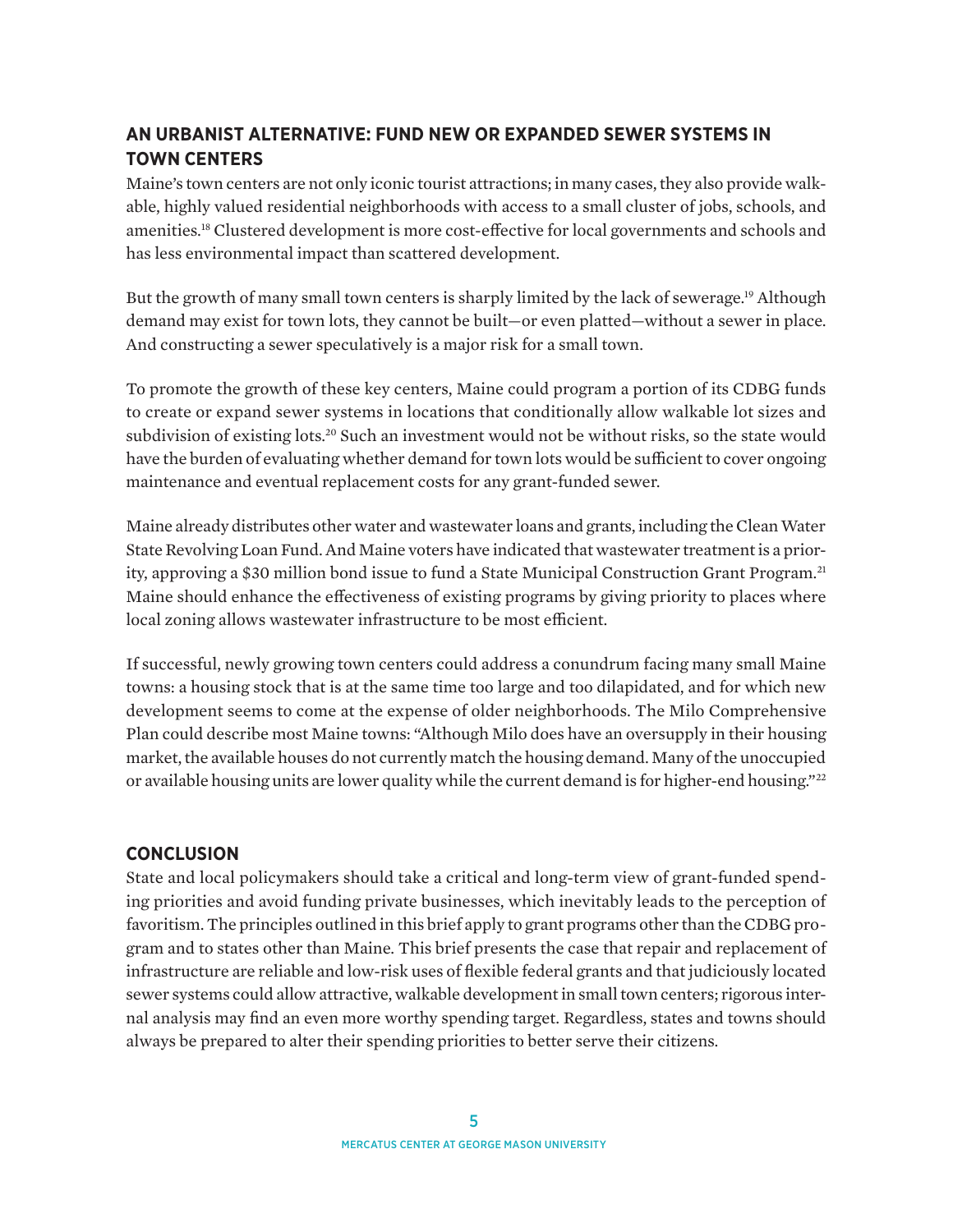#### **ABOUT THE AUTHOR**

Salim Furth is a senior research fellow at the Mercatus Center at George Mason University. He studies regional, urban, and macroeconomic trends and policies and has testified before the US Senate and House of Representatives. Previously, he worked at the Heritage Foundation and Amherst College. His writing has been featured in *National Affairs*, *American Affairs*, *The City*, and *Public Discourse*, and he wrote regularly for the *Wall Street Journal's Think Tank* blog. He earned his PhD in economics from the University of Rochester in 2011.

#### **NOTES**

- 1. Principal cities of metropolitan areas, cities with populations of at least 50,000, and urban counties with populations of at least 200,000 are entitled by statute to direct annual Community Development Block Grants, bypassing the state government. In fiscal year 2018, Auburn, Bangor, Biddeford, Lewiston, and Portland and Cumberland County received entitlement grants.
- 2. The 17 peer states were selected as relatively comparable to Maine, which has a large rural population share and low population growth, among other traits.
- 3. Maine Department of Economic and Community Development, "CDBG Funded Projects 1982-2019" (dataset), accessed March 12, 2020, [https://www.maine.gov/decd/community-development/cdbg-program.](https://www.maine.gov/decd/community-development/cdbg-program)
- 4. Maine Department of Economic and Community Development, "CDBG Funded Projects 1982-2019" (dataset).
- 5. "Our History," Gelato Fiasco, accessed March 12, 2020, https://www.gelatofiasco.com/our-story/timeline/; Maine Venture Fund, *2015 Periodic Report*, December 15, 2015, [http://lldc.mainelegislature.org/Open/Rpts/hg4057\\_m2m3\\_2015.pdf](http://lldc.mainelegislature.org/Open/Rpts/hg4057_m2m3_2015.pdf).
- 6. Maine Department of Economic and Community Development, "CDBG Funded Projects 1982-2019" (dataset).
- 7. Meg Robbins, "Johnny's Selected Seeds Buys Part of Winslow Building from Town for \$1.65M," *Central Maine Morning Sentinel*, November 24, 2019.
- 8. Maine Department of Economic and Community Development, "CDBG Funded Projects 1982-2019" (dataset).
- 9. Cailin Slattery and Owen Zidar, "Evaluating State and Local Business Incentives," *Journal of Economic Perspectives* 34, no. 2 (2020): 90–118.
- 10. Matthew D. Mitchell et al., *The Economics of a Targeted Economic Development Subsidy* (Arlington, VA: Mercatus Center at George Mason University, 2019).
- 11. Mark Partridge et al., "The Effects of State and Local Economic Incentives on Business Start-Ups in the United States: County-Level Evidence," *Economic Development Quarterly* 34, no. 2 (2020): 183.
- 12. Stephan J. Goetz et al., "Sharing the Gains of Local Economic Growth: Race-to-the-Top versus Race-to-the-Bottom Economic Development," *Environment and Planning C: Government and Policy* 29, no. 3 (2011): 428.
- 13. Bruce D. McDonald III, J. W. Decker, and Brad A. M. Johnson, "You Don't Always Get What You Want: The Effect of Financial Incentives on State Fiscal Health," *Public Administration Review* 9999, no. 9999, published ahead of print (2020): 1–10.
- 14. Terry F. Buss, "The Case against Targeted Industry Strategies," *Economic Development Quarterly* 13, no. 4 (1999): 339.
- 15. Michael Walker, "Tax Increment Financing in Maine," *Maine Law Review* 70, no. 1 (2018): 115.
- 16. Charles Marohn, "What Should My City Do about Our Infrastructure Backlog?," *Strong Towns*, January 13, 2020.
- 17. Stephen Lee Davis, "America's Infrastructure Priorities Need Repair," *Strong Towns*, May 14, 2019.